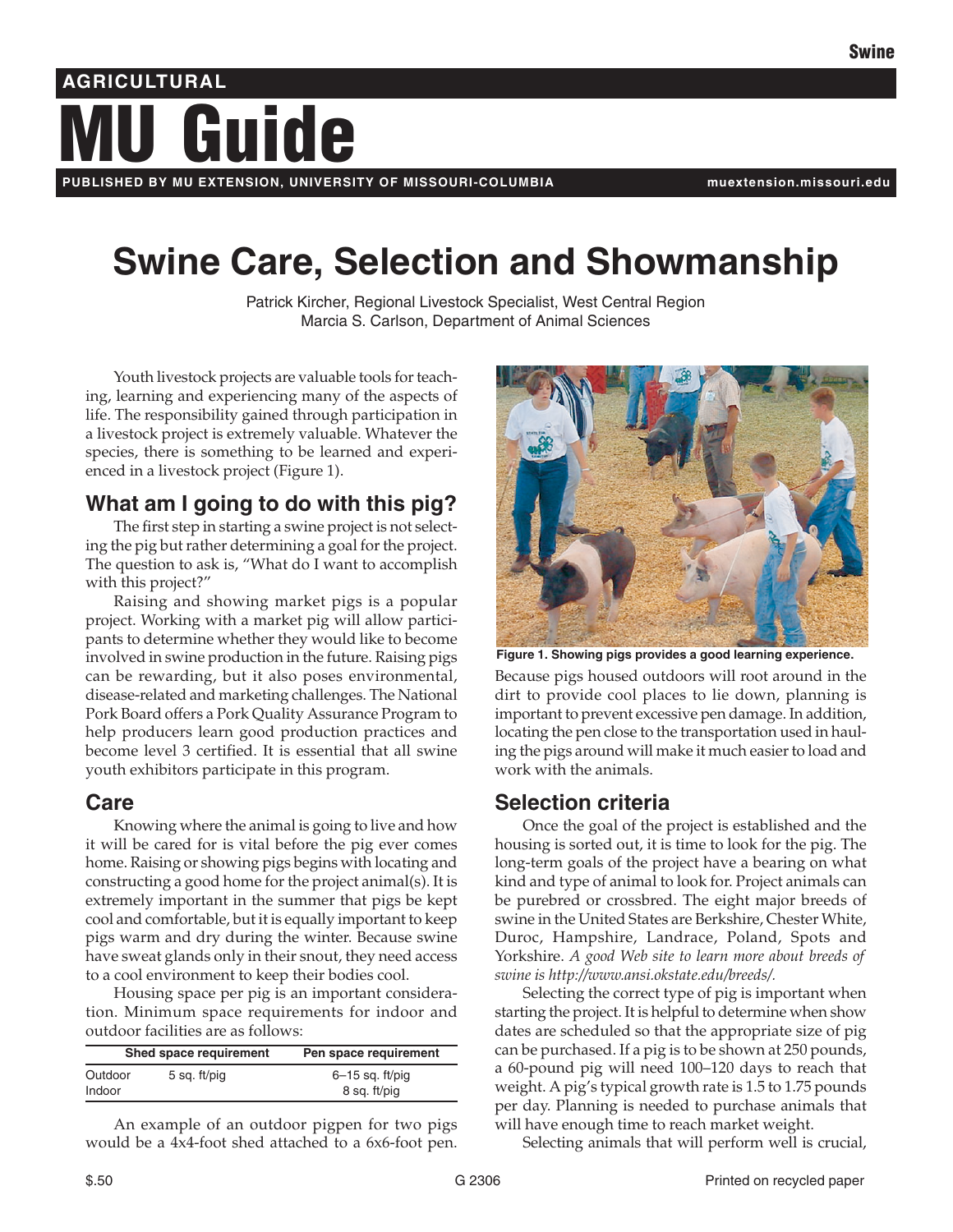

**Figure 2. The ideal pig balances muscle expression, leanness and structural soundness at a typical market weight.**

regardless of breed. Important features to consider are structural soundness, muscling and frame size (Figure 2).

When selecting pigs, look for youthful appearing pigs that are the same size as, or bigger than, others in their group. With these "growthier" pigs, exhibitors hope to avoid slow-growing, poor-performing pigs.

It is also important when selecting pigs to find animals that are sound and loose structured. This means that they move freely and naturally and don't appear too stiff or restricted in their movement. It is imperative that pigs be able to move around as they grow and develop. Pigs that are poorly structured will have trouble moving and trouble growing and performing.

#### **Nutrition**

Genetics, nutrition, environment and health status will determine the growth rate of your pig. The ideal situation would be to allow the pig free access to feed and water until the day of the show. In fact, in commercial production, pigs are encouraged to grow as fast as possible while still maintaining an acceptable level of leanness. This practice minimizes labor and increases average daily gain and profitability.

However, when raising a show pig, you are trying to get the pig to looks its best on the day of the show. Most shows have a range of acceptable weights similar to those in the swine industry. Because of these restrictions, controlling the pig's growth rate may be required to attain the animal's ideal show weight. The optimal weight could be different for each pig depending on frame size, age and degree of muscling. The ideal market weight should obtain the maximum profitability from the packer and receive no price docks. For example, if a given show has a weight range of 220 to 280 pounds, then the ideal weight for the pig might be 255 to 265 pounds. The goal is to have the pig on the upper end of the weight scale but still muscular and lean.

#### **Daily feeding practices**

After the arrival or selection of your pig, ensuring proper care and management is critical to the pig's success. During the first week, the pig should be checked three or four times a day and fed only enough to last two to three days, which will ensure that the feed is clean and

fresh. The pig will also need an adequate supply of clean, fresh water and access to dry housing that maintains the temperature in the pig's comfort zone.

After the first week, pigs can be on a self-feeder, eating as much feed as they desire. However, it is still important to check the feeders twice a day to ensure that feed is always available and that the feed is flowing into the bottom of the feeder. During periods of high humidity, feed has a tendency to build up along the sides of the feeder. When this occurs, feed should be pushed down daily to ensure adequate feed intake.

After the pigs reach about 125 pounds, it is time to start closely monitoring their growth rate. Ideally pigs should be weighed weekly to monitor growth. The pigs should be weighed at the same time of day each week — for example, Sunday afternoons or Thursday evening after school — because a pig's weight will change throughout the day depending on feeding and drinking patterns. Weighing at the same time of day will help prevent large fluctuations in weight that may only be due to water intake.

Record the weight of each pig weekly. After a couple weeks, average daily gain can be calculated by dividing the weight gain by the number of days between weights.

#### **Weight gained Average daily gain = \_\_\_\_\_\_\_\_\_\_\_\_\_\_\_ Number of days**

It is important to know how many days are left in the finishing period (how many days until show weigh-in).

After observing the growth rate of your pig for a few weeks and knowing exactly how many days until the show, you can start adjusting the pig's growth to ensure optimal weight for the show. The optimal weight could be different for each pig depending on frame size, age, and degree of muscling. Depending on the pig's growth rate and number of days remaining in the finishing period before show day, you will probably need to start individually hand feeding each pig twice a day to more closely control feed intake.

If the pig needs to gain weight quickly, it will eat more feed if it is fed more often, such as three to four times per day. To determine how much the pig will eat, feed a known amount to the pig at the normal feeding time and return in about an hour and see if any feed is left. If there is feed still some feed left, try feeding a slightly smaller amount at the next feeding until the pig is cleaning up all of the feed within an hour of feeding. This is the approximate amount of feed that the pig would eat until full. There are other methods to stimulate feed intake and ultimately growth rate, such as top dressing the feed at each feeding with a small amount of (0.25 to 0.50 lb) of dried whey, plasma proteins or other flavor enhancers. In severe cases, a couple raw eggs could be cracked onto the feed at the time of feeding. These supplemental feeding practices should only be done during the last couple weeks before the show, if pigs are extremely underweight.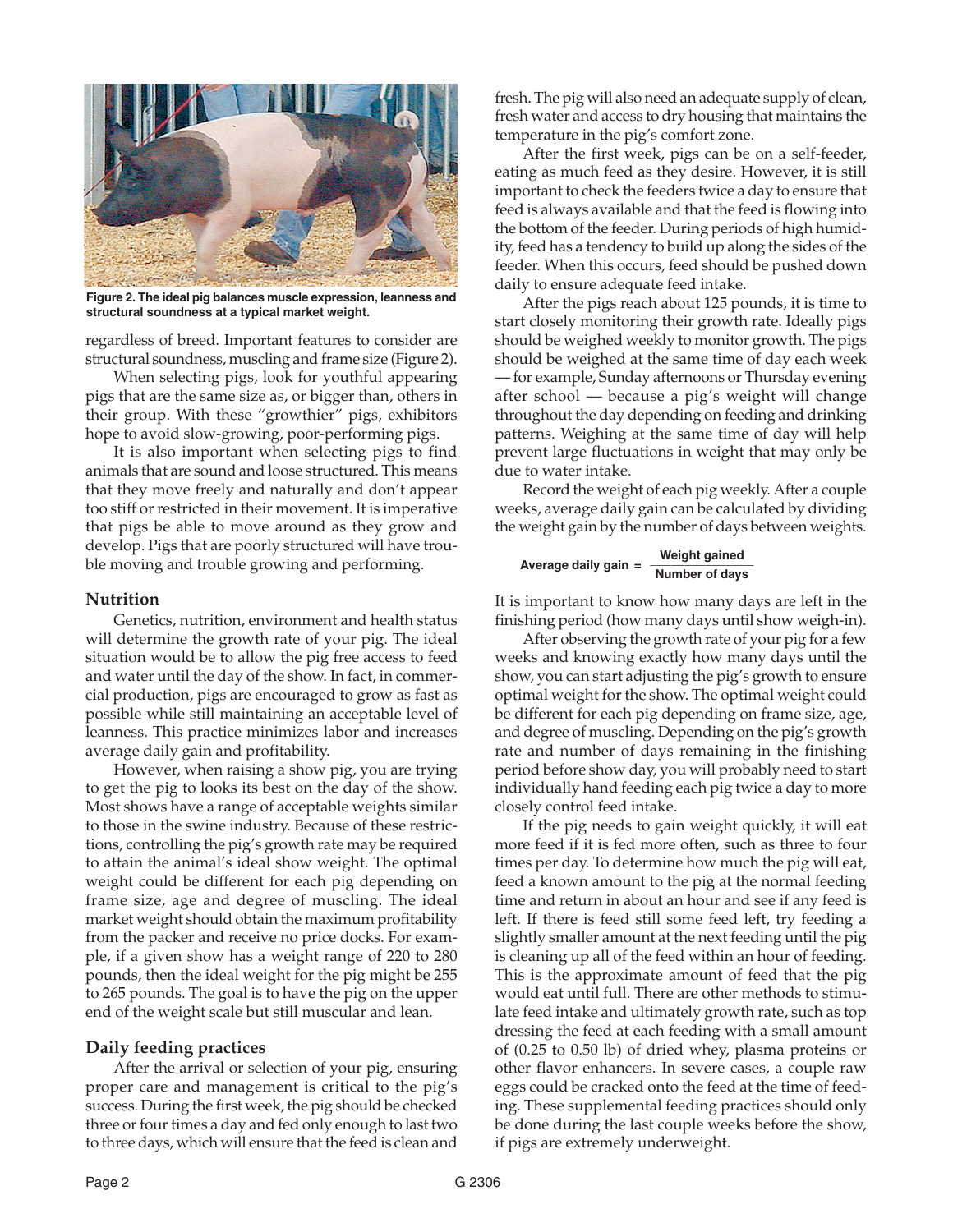As the pig nears its optimum weight, the amount of feed can be adjusted to facilitate target weight gain. A pig should not be fed less than 4 pounds a day. It is important to remember that most diets are formulated for pigs that are allowed to eat all that they want. When limit feeding, additional vitamins, minerals and protein may need to be added to the diet to provide the necessary requirements of the pig. Fresh, clean water should **never** be withheld from the pig at any time. Water deprivation not only jeopardizes the welfare of the animal but will also cause muscles to lose shape and expression.

#### **Nutrient requirements**

Water is the most essential of all nutrients and should never be withheld. The flow rate of nipple waterers should be checked weekly and should provide one quart of water per minute.

Carbohydrates and fat provide energy to the pig. Carbohydrates come from feed grains (corn, milo, wheat, barley, oats) and make up the majority of the pig's diet. Fat comes from animal and vegetable oils and is used to increase the energy value of the diet. While energy is needed for growth and maintenance, overfeeding energy will cause a pig to store the excess in the form of fat. However, if the energy level is insufficient, muscle mass can actually be lost because it also takes energy to maintain existing muscle.

Protein is essential for proper growth and development of muscle and bone. Proteins are made up of amino acids that are linked together. Ten amino acids are not produced within the pig's body and must be provided in the diet. Of these, lysine, threonine, tryptophan and methionine are most important. The need for lysine is higher than that for other amino acids; therefore, in most cases, if the diet meets the lysine requirement, then adequate amounts of the other essential amino acids are also provided in adequate concentrations.

Most commercial **complete** show pig feeds are balanced for nutrients needed during a certain stage of growth. However, it is not recommended to continually feed the same ration, because nutrient requirements change. For example, the lysine (protein) requirement declines as the pig gets bigger and feed intake increases. Overfeeding protein can be expensive and can actually cause the pig to use the excess protein as energy, causing a greater deposition of fat.

Other specialty ingredients maybe added to the ration to enhance performance (average daily gain and feed efficiency), improve carcass leanness and increase muscle deposition. These feed additives include chromium picolinate, betaine, carnitine and repartitioning agents (such as ractopamine-HCl). You should consult with your nutritionist and always read the label before supplementing any of these feed additives to ensure that they are used properly. Following are feeding guidelines for various stages of a swine project:

#### **Getting started**

- Check pigs frequently
- Check waterers
- Hand feed
- Watch hair coat condition
- Monitor behavior/activity

#### **Gaining weight**

- Minimize heat stress
- Feed more often
- Top dress with a couple raw eggs
- Wet the feed to make a mash
- Top dress with a small amount of a nursery diet, dried whey, plasma proteins or flavor enhancers

#### **Maintaining weight**

- Lower daily feed intake (not less than 4 lb/d)
- Exercise or walk the pigs once a day
- Move pigs outside if possible
- Increase protein content
- Feed a high fiber source
- *Never* restrict water intake

**Table 1. Suggested crude protein and lysine requirements for growing pigs.**

| Total lysine (%) |
|------------------|
|                  |
|                  |
|                  |
|                  |
|                  |

**Note:** Requirements vary based on sex, health status, environment, climate, and dietary formulations (if using synthetic lysine the crude protein concentrations will be lower). Gilts should be at the upper end of the range and barrows towards the lower end of the range.

#### **Showing**

Showing pigs is the highlight of the program for some swine project participants, but it is important to remember that there is a great deal of work and time involved before entering the show ring. Practicing at home and being prepared for the show are necessary for a successful day showing pigs. It is also important to think about what is right and wrong when showing pigs. Cheating to affect the outcome is wrong. Livestock project participants are producing products for the American consumer and therefore need to be responsible and ethical in what they do. Working hard to provide the right balance of nutrition and exercise is the proper path to the objective, not using artificial means to affect the outcome.

Participants need to prepare for showing by collecting all supplies that will be required at the show. It is helpful to put them in a container that can be easily transported from the vehicle to the barn and back again. Exhibitors will need the following supplies:

Feed, feed pans and water pans

Bucket, brushes and soap

Water hose and sprinkler can or mister

Cane or other device with which to drive the animal Bedding

Fans and extension cords (summer shows)